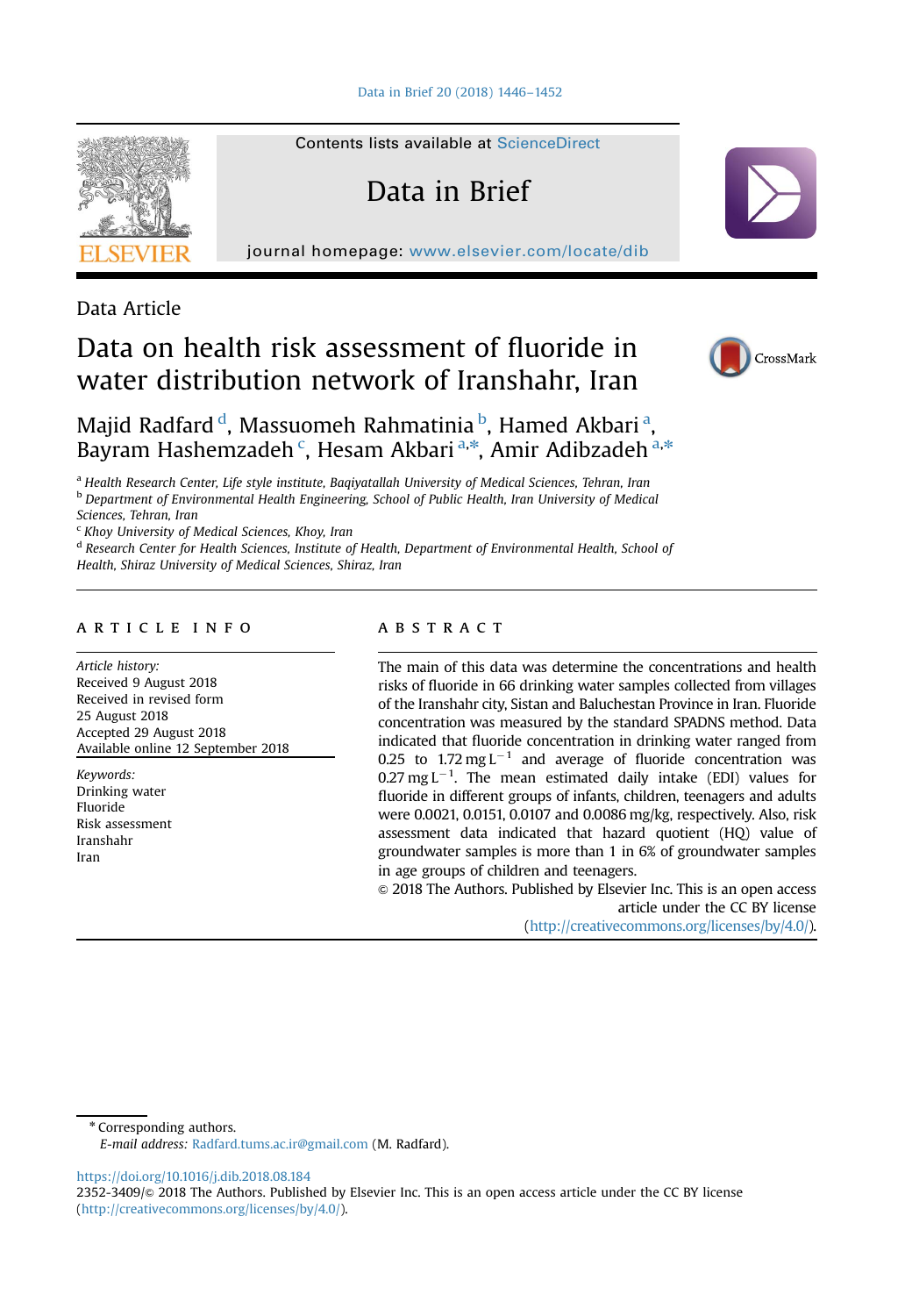| Subject area               | Water quality                                                        |
|----------------------------|----------------------------------------------------------------------|
| More specific subject area | Water fluoride                                                       |
| Type of data               | Table and Figure                                                     |
| How data was acquired      | Spectrophotometer (DR/5000, USA).                                    |
| Data format                | Raw, Analyzed                                                        |
| Experimental factors       | Water samples were taken from 66 stations and were stored in         |
|                            | polyethylene bottles in a dark place at room temperature until       |
|                            | analysis.                                                            |
| Experimental features      | The levels of fluoride concentration were determined.                |
| Data source location       | Iranshahr region, of Sistan and Baluchestan Province, Iran           |
| Data accessibility         | The data are included in this article                                |
| Related research article   | Yousefi M, Ghoochani M, Mahvi AH. Health risk assessment to fluoride |
|                            | in drinking water of rural residents living in the Poldasht city,    |
|                            | Northwest of Iran. Ecotoxicology and environmental safety. 2018;     |
|                            | 148:426-30.                                                          |

## Specifications table

## Value of the data

- Knowledge of fluoride level in potable groundwater is important for health care personnel and policymaker.
- Based on data, the fluoride concentration in 98% of water samples were less than the maximum permissible limits (1.5 mg/L) according WHO guidelines.
- Health risk assessment and data analysis indicated that HQ value was less than 1 in 94% of samples in all age groups and HQ value was more than 1 in 6% of samples in age groups of children and teenagers, so should be selected a suitable resource of drinking water for this age group.
- Base on the data, DE fluoridation of drinking water could be recommended in fluorotic rural area with high fluoride concentrations.

#### 1. Data

[Fig. 1](#page-2-0) shows location of the water sampling in Iranshahr city, Sistan and Baluchistan province, Iran. And [Fig. 2](#page-2-0) Dispersion of fluoride by GIS software. the parameters used to in this data for health exposure assessment in drinking water. Fluoride concentration, EDI and HQ for the four populations of water consumers in the data have been shown in [Tables 1](#page-3-0) and [2,](#page-4-0) respectively.

#### 2. Experimental design, materials and methods

#### 2.1. Description of study area

Iranshahr city is located in Sistan and Baluchistan province of Iran between the latitudes  $27^{\circ}12'$  N and Longitudes  $60^{\circ}$  41' E. According to the demographic information of Iran, this city encompassed with an area 30,200 km<sup>2</sup>. Iranshahr city has a warm and dry climate with an annual mean temperature of 26.5  $\degree$ C [\[8](#page-5-0)–[10\].](#page-5-0)

#### 2.2. Determination of fluoride concentration in drinking water

For this data, 66 samples were taken from drinking water resources from villages during 12 months (2016). For this purpose, polyethylene bottles washed twice with deionized water and used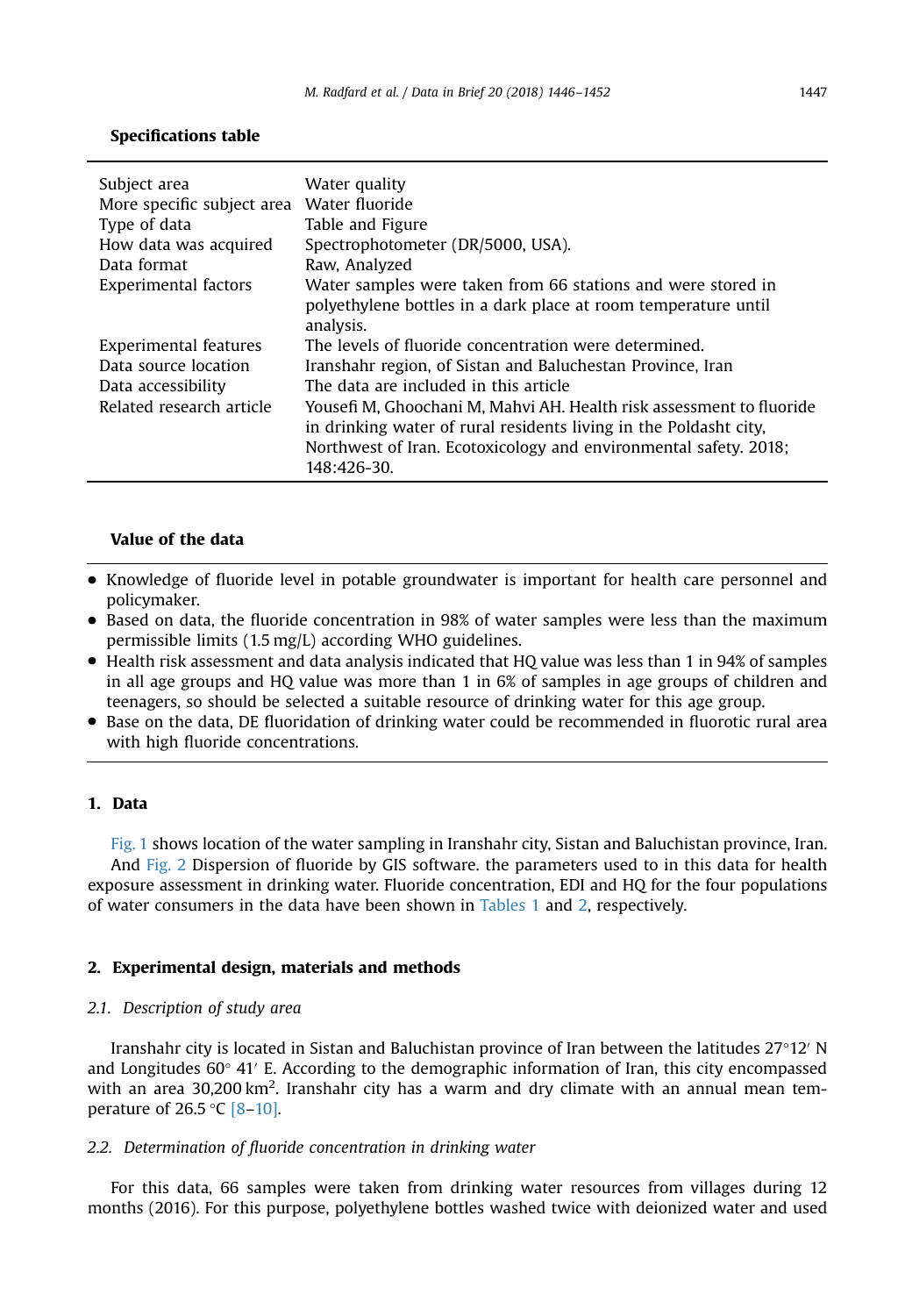<span id="page-2-0"></span>

Fig. 1. Location of water sampling in Iranshahr city, Sistan and Baluchistan province, Iran.



Fig. 2. Dispersion of F concentration (mg  $L^{-1}$ ) by GIS software.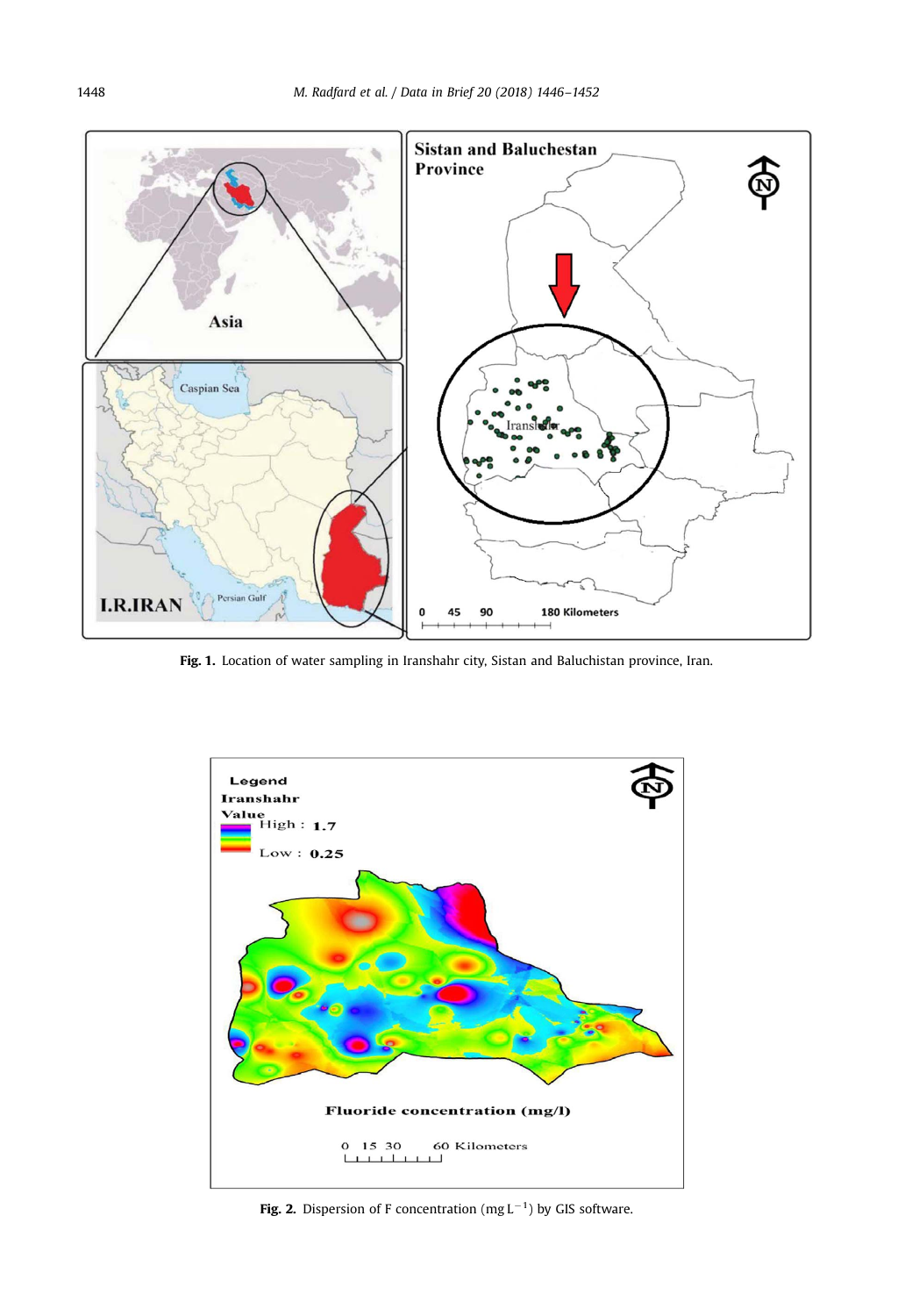| Parameter | Risk exposure factors                       | Values for groups  | Unit               |            |                   |                                      |
|-----------|---------------------------------------------|--------------------|--------------------|------------|-------------------|--------------------------------------|
|           |                                             | Infants            | Children           | Teenagers  | Adults            |                                      |
| Fluoride  | $C_f$<br>$C_d$<br>$B_{\rm w}$<br><b>RfD</b> | 0.08<br>10<br>0.06 | 0.85<br>15<br>0.06 | 50<br>0.06 | 2.5<br>78<br>0.06 | mg/L<br>Liter/day<br>Kg<br>mg/kg.day |

<span id="page-3-0"></span>Table 1 Parameters used to in this data for health exposure assessment in drinking water  $[1-7]$  $[1-7]$ .

for sampling. The water samples were transported to the laboratory in 4° and stored in a dark place at room temperature until analysis. Fluoride concentration of water samples were analyzed by SPADNS method using UV-visible Spectrophotometer (DR/5000, USA) [\[11](#page-5-0)–[21\]](#page-6-0).

#### 2.3. Risk assessment of fluoride

In order to estimate the probability of adverse health effects it is necessary to assess human health risk. So, the quantitative health risk assessment of fluoride through consumption of drinking water was evaluated in rural population of Iranshahr city. For this purpose, water samples were taken from village areas. We divided population into four age groups based on physiological and behavioral differences according to study by Yousefi et al. (2017) as fallow: infants (less than 2 years), children (2 to  $\lt$  6 years), teenagers (6 to  $\lt$  16 years) and adults ( $\geq$  16 years). The daily exposure to fluoride was calculated in these groups using Eq. (1) [\[2\]:](#page-5-0)

$$
EDI = \frac{C_f \times C_d}{B_w} \tag{1}
$$

EDI: Estimation of daily fluoride consumption  $C_f$ : Fluoride concentration in drinking water (mg/L)  $C_d$ : Average daily drinking water intake  $B_w$ : body weight (Kg)

Water consumption and body weight data were measured based on a questionnaire that was asked from target groups (infants, children, adolescents and adults). The average water consumption rates in infants (0–2 years old), children (2–6 years old), teenagers (6–16 years old) and adults (  $\geq\,$  16 years old) were 0.08, 0.85, 2 and 2.5 L day $^{-1}$ , respectively. Body weights of target groups were considered 10, 15, 50 and 78 kg, respectively. HQ is the non-carcinogenic risk of fluoride to human health that was calculated using Eq. (2).

$$
HQ = \frac{EDI}{RFD} \tag{2}
$$

EDI: Estimated Daily intake (mg/kg d) RFD: reference dose of fluoride (mg/Kg/day)

The reference dose for fluoride is (0.06 mg kg<sup>-1</sup> d<sup>-1</sup>).

A value of HQ less than one indicates a negligible risk of non-carcinogenic effects and HQ higher than one indicates a significant risk level [\[22](#page-6-0)–[25\].](#page-6-0)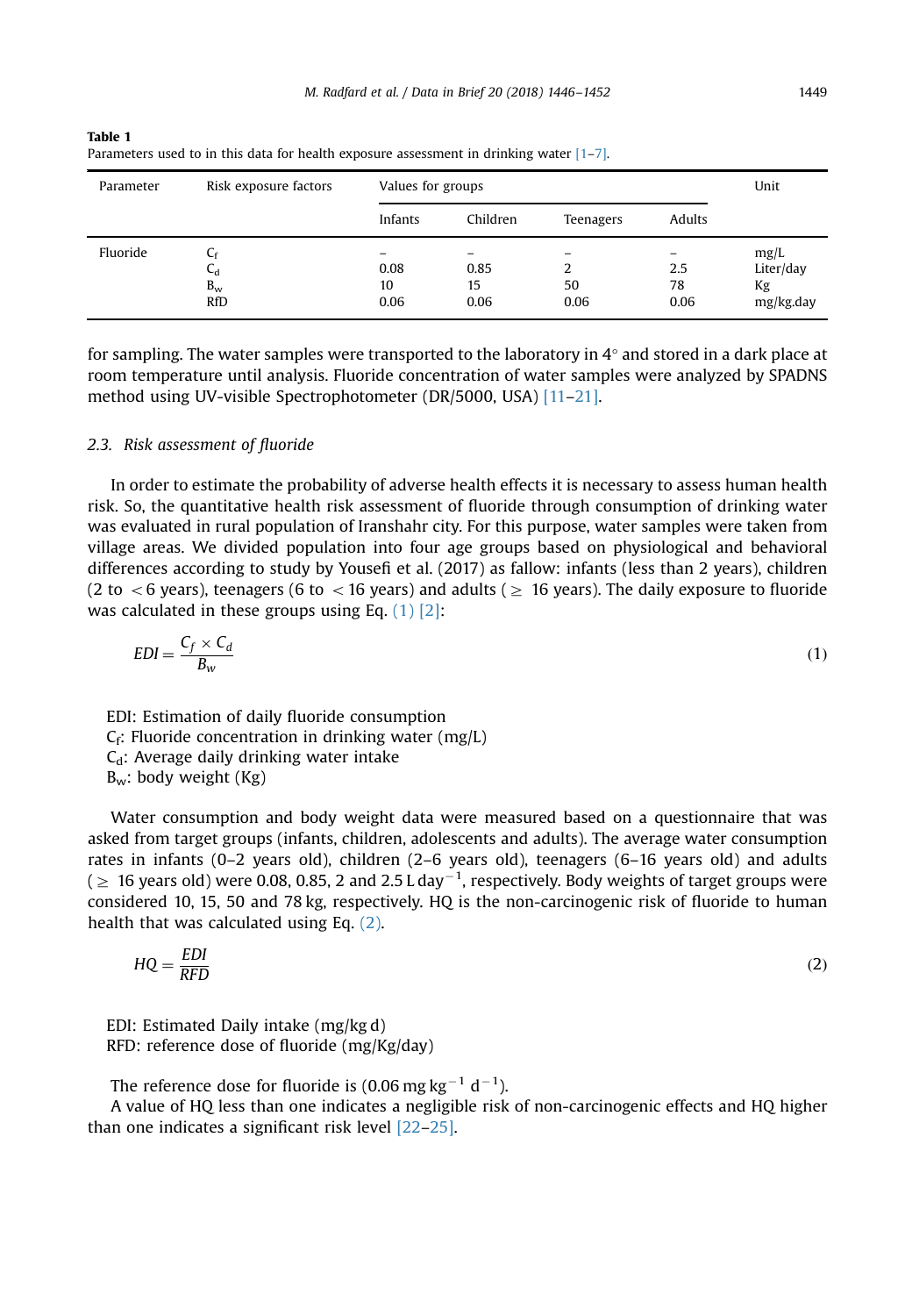<span id="page-4-0"></span>

| Table 2                                                                                                  |  |
|----------------------------------------------------------------------------------------------------------|--|
| The fluoride concentration in drinking water and EDI and HQ for the four populations of water consumers. |  |

| Nos          | Fluoride<br>concentration | Infants          | EDI<br>Children  | Teenagers        | Adults           | Infants          | HQ<br>Children   | Teenagers        | Adults           |
|--------------|---------------------------|------------------|------------------|------------------|------------------|------------------|------------------|------------------|------------------|
| $\mathbf{1}$ | 0.380                     | 0.0030           | 0.0215           | 0.0152           | 0.0122           | 0.0507           | 0.3589           | 0.2533           | 0.2030           |
| 2            | 0.590                     | 0.0047           | 0.0334           | 0.0236           | 0.0189           | 0.0787           | 0.5572           | 0.3933           | 0.3152           |
| 3            | 0.770                     | 0.0062           | 0.0436           | 0.0308           | 0.0247           | 0.1027           | 0.7272           | 0.5133           | 0.4113           |
| 4            | 0.700                     | 0.0056           | 0.0397           | 0.0280           | 0.0224           | 0.0933           | 0.6611           | 0.4667           | 0.3739           |
| 5            | 0.420                     | 0.0034           | 0.0238           | 0.0168           | 0.0135           | 0.0560           | 0.3967           | 0.2800           | 0.2244           |
| 6            | 0.510                     | 0.0041           | 0.0289           | 0.0204           | 0.0163           | 0.0680           | 0.4817           | 0.3400           | 0.2724           |
| 7            | 0.810                     | 0.0065           | 0.0459           | 0.0324           | 0.0260           | 0.1080           | 0.7650           | 0.5400           | 0.4327           |
| 8<br>9       | 0.500                     | 0.0040           | 0.0283           | 0.0200           | 0.0160           | 0.0667           | 0.4722           | 0.3333           | 0.2671           |
| 10           | 0.780<br>0.630            | 0.0062<br>0.0050 | 0.0442<br>0.0357 | 0.0312<br>0.0252 | 0.0250<br>0.0202 | 0.1040<br>0.0840 | 0.7367<br>0.5950 | 0.5200<br>0.4200 | 0.4167<br>0.3365 |
| 11           | 0.610                     | 0.0049           | 0.0346           | 0.0244           | 0.0196           | 0.0813           | 0.5761           | 0.4067           | 0.3259           |
| 12           | 0.350                     | 0.0028           | 0.0198           | 0.0140           | 0.0112           | 0.0467           | 0.3306           | 0.2333           | 0.1870           |
| 13           | 0.530                     | 0.0042           | 0.0300           | 0.0212           | 0.0170           | 0.0707           | 0.5006           | 0.3533           | 0.2831           |
| 14           | 0.410                     | 0.0033           | 0.0232           | 0.0164           | 0.0131           | 0.0547           | 0.3872           | 0.2733           | 0.2190           |
| 15           | 0.290                     | 0.0023           | 0.0164           | 0.0116           | 0.0093           | 0.0387           | 0.2739           | 0.1933           | 0.1549           |
| 16           | 0.540                     | 0.0043           | 0.0306           | 0.0216           | 0.0173           | 0.0720           | 0.5100           | 0.3600           | 0.2885           |
| 17           | 0.940                     | 0.0075           | 0.0533           | 0.0376           | 0.0301           | 0.1253           | 0.8878           | 0.6267           | 0.5021           |
| 18           | 0.590                     | 0.0047           | 0.0334           | 0.0236           | 0.0189           | 0.0787           | 0.5572           | 0.3933           | 0.3152           |
| 19           | 0.690                     | 0.0055           | 0.0391           | 0.0276           | 0.0221           | 0.0920           | 0.6517           | 0.4600           | 0.3686           |
| 20           | 0.900                     | 0.0072           | 0.0510           | 0.0360           | 0.0288           | 0.1200           | 0.8500           | 0.6000           | 0.4808           |
| 21           | 0.510                     | 0.0041           | 0.0289           | 0.0204           | 0.0163           | 0.0680           | 0.4817           | 0.3400           | 0.2724           |
| 22           | 1.720                     | 0.0138           | 0.0975           | 0.0688           | 0.0551           | 0.2293           | 1.6244           | 1.1467           | 0.9188           |
| 23           | 1.070                     | 0.0086           | 0.0606           | 0.0428           | 0.0343           | 0.1427           | 1.0106           | 0.7133           | 0.5716           |
| 24           | 1.050                     | 0.0084           | 0.0595           | 0.0420           | 0.0337           | 0.1400           | 0.9917           | 0.7000           | 0.5609           |
| 25           | 0.970                     | 0.0078           | 0.0550           | 0.0388           | 0.0311           | 0.1293           | 0.9161           | 0.6467           | 0.5182           |
| 26           | 0.950                     | 0.0076           | 0.0538           | 0.0380           | 0.0304           | 0.1267           | 0.8972           | 0.6333           | 0.5075           |
| 27           | 0.600                     | 0.0048           | 0.0340           | 0.0240           | 0.0192           | 0.0800           | 0.5667           | 0.4000           | 0.3205           |
| 28           | 0.690                     | 0.0055           | 0.0391           | 0.0276           | 0.0221           | 0.0920           | 0.6517           | 0.4600           | 0.3686           |
| 29           | 0.420                     | 0.0034<br>0.0042 | 0.0238           | 0.0168           | 0.0135           | 0.0560           | 0.3967           | 0.2800           | 0.2244<br>0.2831 |
| 30<br>31     | 0.530<br>0.440            | 0.0035           | 0.0300<br>0.0249 | 0.0212<br>0.0176 | 0.0170<br>0.0141 | 0.0707<br>0.0587 | 0.5006<br>0.4156 | 0.3533<br>0.2933 | 0.2350           |
| 32           | 0.310                     | 0.0025           | 0.0176           | 0.0124           | 0.0099           | 0.0413           | 0.2928           | 0.2067           | 0.1656           |
| 33           | 0.870                     | 0.0070           | 0.0493           | 0.0348           | 0.0279           | 0.1160           | 0.8217           | 0.5800           | 0.4647           |
| 34           | 1.220                     | 0.0098           | 0.0691           | 0.0488           | 0.0391           | 0.1627           | 1.1522           | 0.8133           | 0.6517           |
| 35           | 0.75                      | 0.0060           | 0.0425           | 0.0300           | 0.0240           | 0.1000           | 0.7083           | 0.5000           | 0.4006           |
| 36           | 0.76                      | 0.0061           | 0.0431           | 0.0304           | 0.0244           | 0.1013           | 0.7178           | 0.5067           | 0.4060           |
| 37           | 0.62                      | 0.0050           | 0.0351           | 0.0248           | 0.0199           | 0.0827           | 0.5856           | 0.4133           | 0.3312           |
| 38           | 0.28                      | 0.0022           | 0.0159           | 0.0112           | 0.0090           | 0.0373           | 0.2644           | 0.1867           | 0.1496           |
| 39           | 1.03                      | 0.0082           | 0.0584           | 0.0412           | 0.0330           | 0.1373           | 0.9728           | 0.6867           | 0.5502           |
| 40           | 0.53                      | 0.0042           | 0.0300           | 0.0212           | 0.0170           | 0.0707           | 0.5006           | 0.3533           | 0.2831           |
| 41           | 1.25                      | 0.0100           | 0.0708           | 0.0500           | 0.0401           | 0.1667           | 1.1806           | 0.8333           | 0.6677           |
| 42           | 0.52                      | 0.0042           | 0.0295           | 0.0208           | 0.0167           | 0.0693           | 0.4911           | 0.3467           | 0.2778           |
| 43           | 0.62                      | 0.0050           | 0.0351           | 0.0248           | 0.0199           | 0.0827           | 0.5856           | 0.4133           | 0.3312           |
| 44           | 0.57                      | 0.0046           | 0.0323           | 0.0228           | 0.0183           | 0.0760           | 0.5383           | 0.3800           | 0.3045           |
| 45           | 0.73                      | 0.0058           | 0.0414           | 0.0292           | 0.0234           | 0.0973           | 0.6894           | 0.4867           | 0.3900           |
| 46           | 0.37                      | 0.0030           | 0.0210           | 0.0148           | 0.0119           | 0.0493           | 0.3494           | 0.2467           | 0.1976           |
| 47           | 0.32                      | 0.0026           | 0.0181           | 0.0128           | 0.0103           | 0.0427           | 0.3022           | 0.2133           | 0.1709           |
| 48           | 0.54                      | 0.0043           | 0.0306           | 0.0216           | 0.0173           | 0.0720           | 0.5100           | 0.3600           | 0.2885           |
| 49           | 0.54                      | 0.0043           | 0.0306           | 0.0216           | 0.0173           | 0.0720           | 0.5100           | 0.3600           | 0.2885           |
| 50           | 0.39                      | 0.0031           | 0.0221           | 0.0156           | 0.0125           | 0.0520           | 0.3683           | 0.2600           | 0.2083           |
| 51           | 0.76                      | 0.0061           | 0.0431           | 0.0304           | 0.0244           | 0.1013           | 0.7178           | 0.5067           | 0.4060           |
| 52<br>53     | 0.43<br>0.54              | 0.0034<br>0.0043 | 0.0244<br>0.0306 | 0.0172<br>0.0216 | 0.0138<br>0.0173 | 0.0573<br>0.0720 | 0.4061<br>0.5100 | 0.2867<br>0.3600 | 0.2297<br>0.2885 |
| 54           | 0.83                      | 0.0066           | 0.0470           | 0.0332           | 0.0266           | 0.1107           | 0.7839           | 0.5533           | 0.4434           |
| 55           | 0.36                      | 0.0029           | 0.0204           | 0.0144           | 0.0115           | 0.0480           | 0.3400           | 0.2400           | 0.1923           |
| 56           | 0.58                      | 0.0046           | 0.0329           | 0.0232           | 0.0186           | 0.0773           | 0.5478           | 0.3867           | 0.3098           |
| 57           | 0.37                      | 0.0030           | 0.0210           | 0.0148           | 0.0119           | 0.0493           | 0.3494           | 0.2467           | 0.1976           |
| 58           | 0.42                      | 0.0034           | 0.0238           | 0.0168           | 0.0135           | 0.0560           | 0.3967           | 0.2800           | 0.2244           |
| 59           | 0.25                      | 0.0020           | 0.0142           | 0.0100           | 0.0080           | 0.0333           | 0.2361           | 0.1667           | 0.1335           |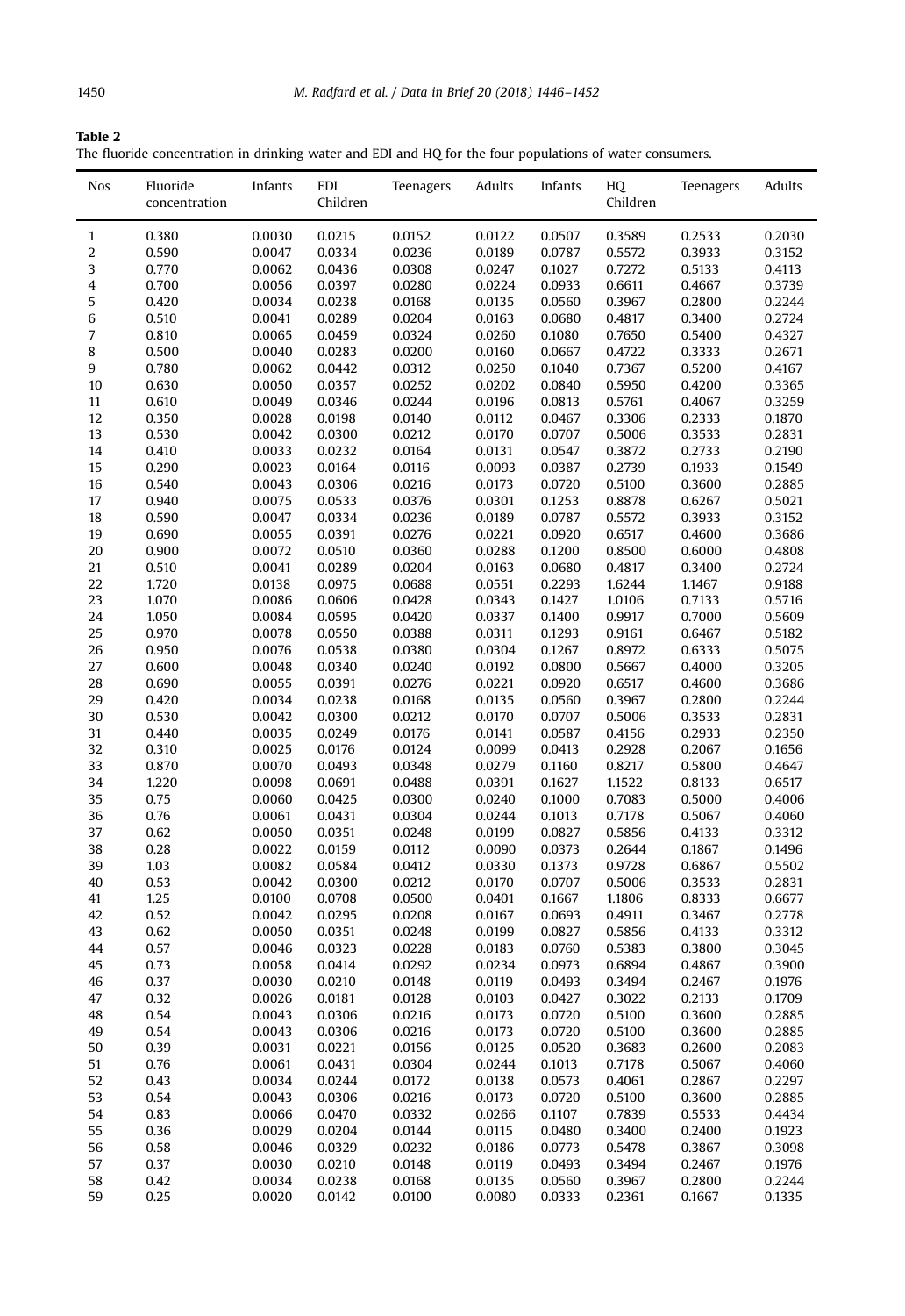| <b>Nos</b> | Fluoride<br>concentration | Infants | EDI<br>Children | Teenagers | <b>Adults</b> | Infants | HQ<br>Children | Teenagers | Adults |
|------------|---------------------------|---------|-----------------|-----------|---------------|---------|----------------|-----------|--------|
| 60         | 0.5                       | 0.0040  | 0.0283          | 0.0200    | 0.0160        | 0.0667  | 0.4722         | 0.3333    | 0.2671 |
| 61         | 0.84                      | 0.0067  | 0.0476          | 0.0336    | 0.0269        | 0.1120  | 0.7933         | 0.5600    | 0.4487 |
| 62         | 0.69                      | 0.0055  | 0.0391          | 0.0276    | 0.0221        | 0.0920  | 0.6517         | 0.4600    | 0.3686 |
| 63         | 0.93                      | 0.0074  | 0.0527          | 0.0372    | 0.0298        | 0.1240  | 0.8783         | 0.6200    | 0.4968 |
| 64         | 0.54                      | 0.0043  | 0.0306          | 0.0216    | 0.0173        | 0.0720  | 0.5100         | 0.3600    | 0.2885 |
| 65         | 0.51                      | 0.0041  | 0.0289          | 0.0204    | 0.0163        | 0.0680  | 0.4817         | 0.3400    | 0.2724 |
| 66         | 0.75                      | 0.0060  | 0.0425          | 0.0300    | 0.0240        | 0.1000  | 0.7083         | 0.5000    | 0.4006 |
| Mean       | 0.27                      | 0.0021  | 0.0151          | 0.0107    | 0.0086        | 0.0356  | 0.2522         | 0.1781    | 0.1427 |
| Min        | 0.25                      | 0.0020  | 0.0142          | 0.0100    | 0.0080        | 0.0333  | 0.2361         | 0.1667    | 0.1335 |
| Max        | 1.72                      | 0.0138  | 0.0975          | 0.0688    | 0.0551        | 0.2293  | 1.6244         | 1.1467    | 0.9188 |
| SD         | 0.27                      | 0.0021  | 0.0151          | 0.0107    | 0.0086        | 0.0356  | 0.2522         | 0.1781    | 0.1427 |

<span id="page-5-0"></span>Table 2 (continued )

#### Acknowledgements

The authors are grateful to Health Research Center, Life Style institute, Baqiyatallah University of Medical Sciences, Tehran for their support.

### Transparency document. Supporting information

Transparency data associated with this article can be found in the online version at [http://dx.doi.](dx.doi.org/10.1016/j.dib.2018.08.184) [org/10.1016/j.dib.2018.08.184](dx.doi.org/10.1016/j.dib.2018.08.184).

#### References

- [1] M. Mirzabeygi, M. Yousefi[, H. Soleimani, A.A. Mohammadi, A.H. Mahvi, A. Abbasnia, The concentration data of](http://refhub.elsevier.com/S2352-3409(18)31039-4/sbref1) fluoride and [health risk assessment in drinking water in the Ardakan city of Yazd province, Iran, Data Brief 18 \(2018\) 40](http://refhub.elsevier.com/S2352-3409(18)31039-4/sbref1)–46.
- [2] M. Yousefi, M. Ghoochani, A.H. Mahvi, Health risk assessment to fl[uoride in drinking water of rural residents living in the](http://refhub.elsevier.com/S2352-3409(18)31039-4/sbref2) [Poldasht city, Northwest of Iran, Ecotoxicol. Environ. Saf. 148 \(2018\) 426](http://refhub.elsevier.com/S2352-3409(18)31039-4/sbref2)–430.
- [3] [F.B. Asghari, A.A. Mohammadi, Z. Aboosaedi, M. Yaseri, M. Youse](http://refhub.elsevier.com/S2352-3409(18)31039-4/sbref3)fi, Data on fluoride concentration levels in cold and warm [season in rural area of Shout \(West Azerbaijan, Iran\), Data Brief 15 \(2017\) 528](http://refhub.elsevier.com/S2352-3409(18)31039-4/sbref3)–531.
- [4] M. Radfard, M. Yunesian, R. Nabizadeh, H. Biglari, S. Nazmara, M. Hadi, et al., Drinking water quality and arsenic health risk assessment in Sistan and Baluchestan, Southeastern Province, Iran, Hum. Ecol. Risk Assess.: Int. J. (2018) 1–17. [https://doi.](dx.doi.org/10.1080/10807039.2018.1458210) [org/10.1080/10807039.2018.1458210](dx.doi.org/10.1080/10807039.2018.1458210).
- [5] A. Abbasnia, M. Ghoochani, N. Yousefi, S. Nazmara, M. Radfard, H. Soleimani, et al., Prediction of human exposure and health risk assessment to trihalomethanes in indoor swimming pools and risk reduction strategy, Hum. Ecol. Risk Assess.: Int. J. (2018) 1–18. [https://doi.org/10.1080/10807039.2018.1488582.](dx.doi.org/10.1080/10807039.2018.1488582)
- [6] [M. Mirzabeygi, A. Abbasnia, M. Yunesian, R.N. Nodehi, N. Youse](http://refhub.elsevier.com/S2352-3409(18)31039-4/sbref6)fi, M. Hadi, et al., Heavy metal contamination and health [risk assessment in drinking water of Sistan and Baluchistan, Southeastern Iran, Hum. Ecol. Risk Assess.: Int. J. 23 \(8\) \(2017\)](http://refhub.elsevier.com/S2352-3409(18)31039-4/sbref6) [1893](http://refhub.elsevier.com/S2352-3409(18)31039-4/sbref6)–[1905.](http://refhub.elsevier.com/S2352-3409(18)31039-4/sbref6)
- [7] [A. Abbasnia, M. Alimohammadi, A.H. Mahvi, R. Nabizadeh, M. Youse](http://refhub.elsevier.com/S2352-3409(18)31039-4/sbref7)fi, A.A. Mohammadi, et al., Assessment of groundwater [quality and evaluation of scaling and corrosiveness potential of drinking water samples in villages of Chabahr city, Sistan](http://refhub.elsevier.com/S2352-3409(18)31039-4/sbref7) [and Baluchistan province in Iran, Data Brief 16 \(2018\) 182](http://refhub.elsevier.com/S2352-3409(18)31039-4/sbref7)–192.
- [8] A. Abbasnia, N. Yousefi, A.H. Mahvi, R. Nabizadeh, M. Radfard, M. Yousefi, et al., Evaluation of groundwater quality using water quality index and its suitability for assessing water for drinking and irrigation purposes: case study of Sistan and Baluchistan province (Iran), Hum. Ecol. Risk Assess.: Int. J. (2018) 1–18. [https://doi.org/10.1080/10807039.2018.1458596](dx.doi.org/10.1080/10807039.2018.1458596).
- [9] [A. Abbasnia, M. Radfard, A.H. Mahvi, R. Nabizadeh, M. Youse](http://refhub.elsevier.com/S2352-3409(18)31039-4/sbref9)fi, H. Soleimani, et al., Groundwater quality assessment for [irrigation purposes based on irrigation water quality index and its zoning with GIS in the villages of Chabahar, Sistan and](http://refhub.elsevier.com/S2352-3409(18)31039-4/sbref9) [Baluchistan, Iran, Data Brief 19 \(2018\) 623](http://refhub.elsevier.com/S2352-3409(18)31039-4/sbref9)–631.
- [10] A.A. Mohammadi, M. Yousefi[, M. Yaseri, M. Jalilzadeh, A.H. Mahvi, Skeletal](http://refhub.elsevier.com/S2352-3409(18)31039-4/sbref10) fluorosis in relation to drinking water in rural [areas of West Azerbaijan, Iran, Sci. Rep. 7 \(1\) \(2017\) 17300.](http://refhub.elsevier.com/S2352-3409(18)31039-4/sbref10)
- [11] M. Yousefi[, M. Yaseri, R. Nabizadeh, E. Hooshmand, M. Jalilzadeh, A.H. Mahvi, et al., Association of hypertension, body mass](http://refhub.elsevier.com/S2352-3409(18)31039-4/sbref11) index, and waist circumference with fl[uoride intake; water drinking in residents of](http://refhub.elsevier.com/S2352-3409(18)31039-4/sbref11) fluoride endemic areas, Iran, Biol. Trace [Elem. Res. 185 \(2018\) 282](http://refhub.elsevier.com/S2352-3409(18)31039-4/sbref11)–288.
- [12] M. Yousefi, S.M. Arami, H. Takallo, M. Hosseini, M. Radfard, H. Soleimani, et al., Modification of pumice with HCl and NaOH enhancing its fluoride adsorption capacity: kinetic and isotherm studies, Hum. Ecol. Risk Assess.: Int. J. (2018), [https://doi.](dx.doi.org/10.1080/10807039.2018.1469968) [org/10.1080/10807039.2018.1469968](dx.doi.org/10.1080/10807039.2018.1469968).